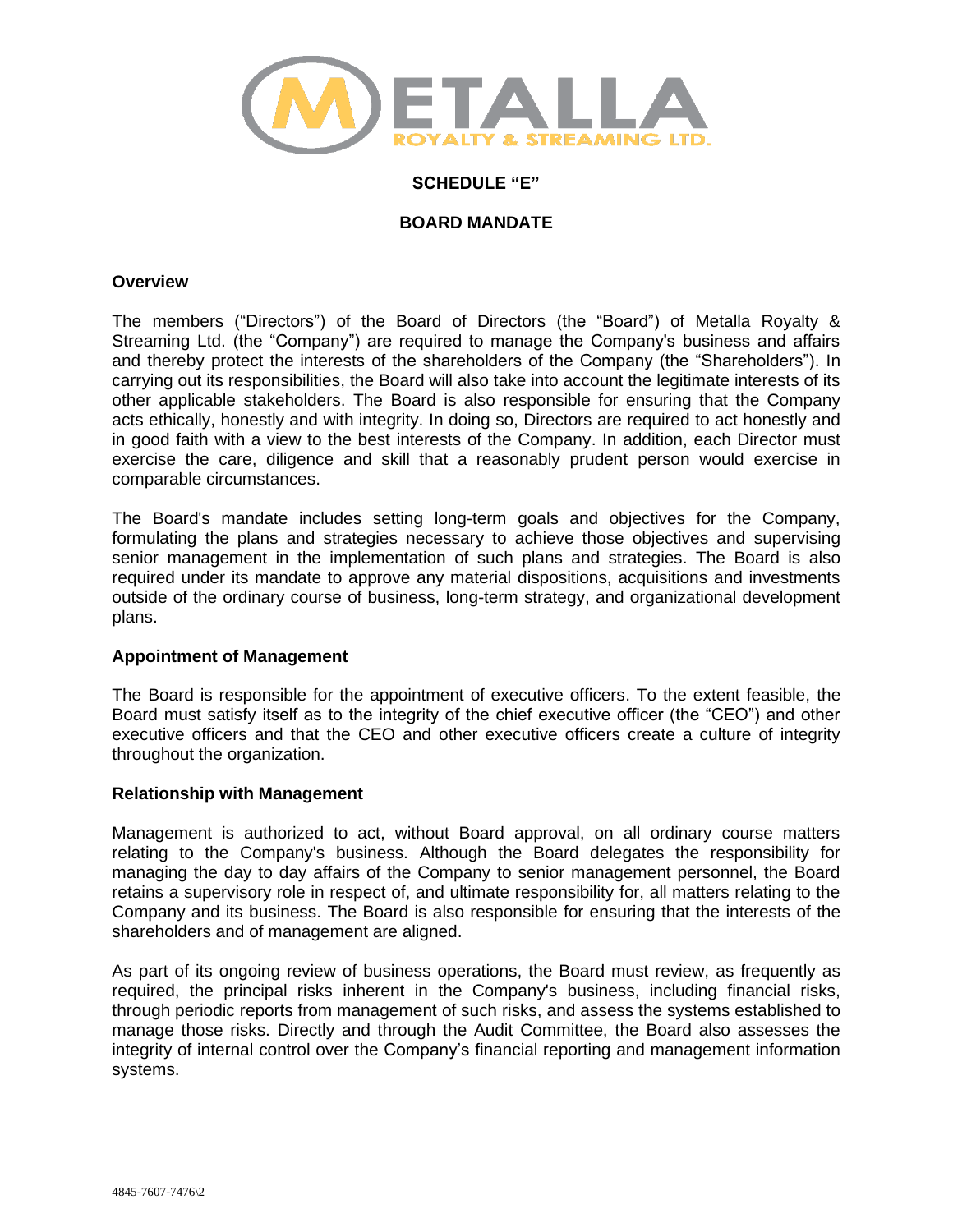The Board expects management to efficiently implement its strategic plans for the Company, to keep the Board fully apprised of its progress in doing so and to be fully accountable to the Board in respect to all matters for which it has been assigned responsibility.

The Board also expects management to provide the Directors with information, on a timely basis, concerning the business and affairs of the Company, including financial and operating information and information concerning industry developments as they occur, all with a view to enabling the Board to discharge its stewardship obligations effectively.

# **Shareholder Relations**

The Board has instructed management to maintain procedures to monitor and promptly address Shareholder concerns and has directed and will continue to direct management to apprise the Board of any major concerns expressed by Shareholders. The Board is required to call an annual general meeting of the Company's shareholders.

## **Public Disclosure**

The Board is responsible for overseeing the Company's public disclosure practices and has established a Corporate Disclosure, Confidentiality and Securities Trading Policy in accordance with applicable securities legislation and the rules and policies of stock exchanges and markets on which the Company's securities are listed or traded. In so doing, the Board is free to seek the advice of the Company's outside legal counsel.

# **Meetings of the Board**

The obligations of the Board shall be performed continuously, and not merely from time to time, and in times of crisis or emergency the Board may have to assume a more direct role in managing the affairs of the Company. At least one Board meeting per year must be devoted to a comprehensive review of strategic corporate plans proposed by management.

The Board meets regularly as needed, and in no event less than once per quarterly period, All Directors are expected to attend and to review in advance any materials provided to them in connection with the meeting.

Independent members of the Board may hold meetings as frequently as necessary to carry out its responsibilities under this Board Mandate, but in no event less than once per year, at which non-independent Directors and members of management are not in attendance.

Management also communicates informally with members of the Board on a regular basis, and solicits the advice of the Board members on matters falling within their special knowledge or experience.

### **Board Committees**

The Board delegates authority and responsibility to deal with specified matters to the Company's standing committees comprised of an Audit Committee, a Compensation Committee and a Corporate Governance and Nominating Committee.

Committees analyze policies and strategies developed by management that are consistent with their charter. They examine proposals and, where appropriate, make recommendations to the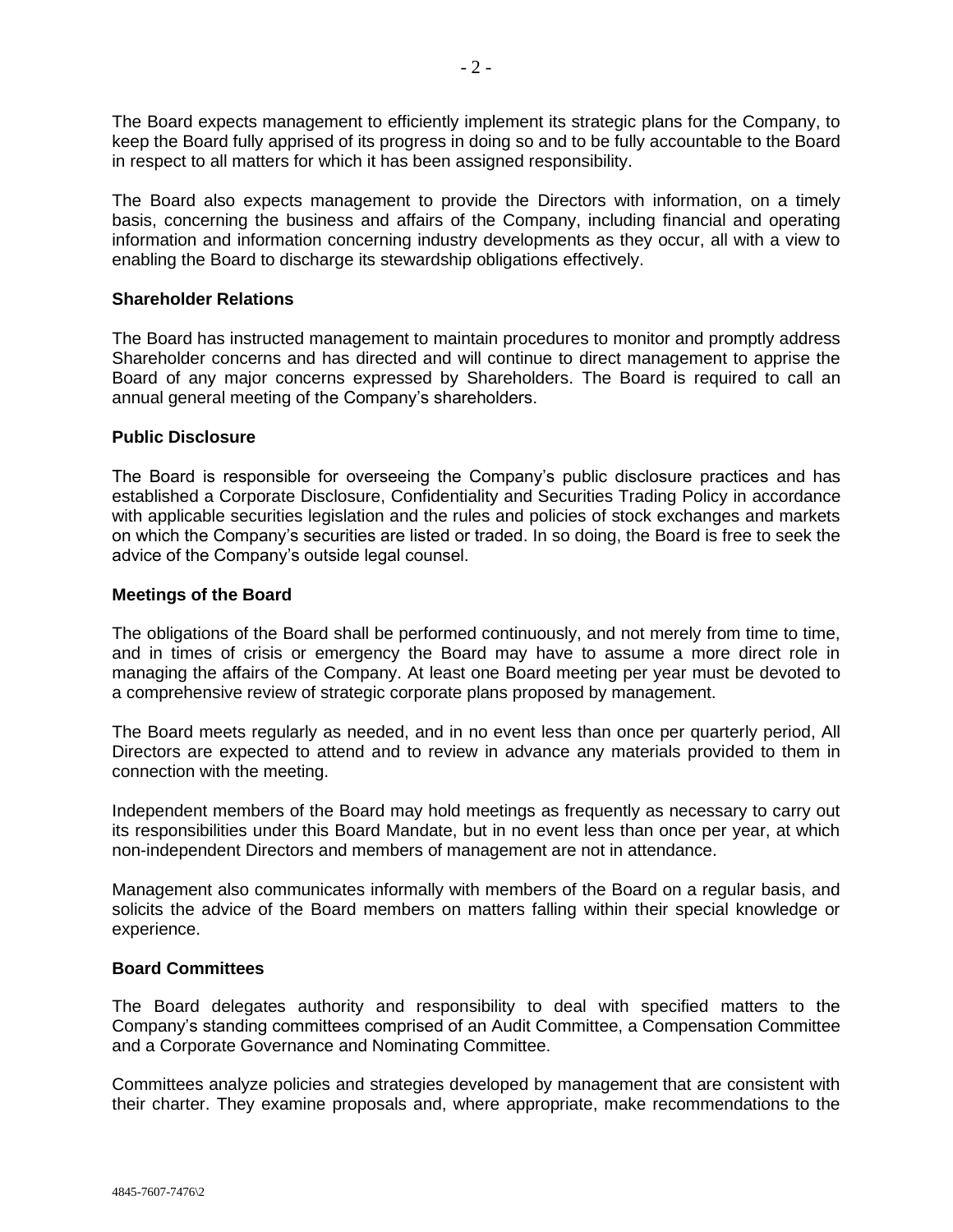full Board. Committees do not take action or make decisions on behalf of the Board unless specifically mandated to do so.

The committee structure may be subject to change as the Board considers from time to time which of its responsibilities can best be fulfilled through more detailed review of matters in committee.

Each committee operates according to a Board approved written charter outlining its duties and responsibilities. Such written charter may be amended by the Board from time to time.

At each Board meeting following each meeting of respective committees, the respective committee chairs shall report to the Board on the committees' activities. Minutes of committee meetings are made available to all directors upon request and copies should be filed with the Corporate Secretary.

The Corporate Governance and Nominating Committee, in conjunction with the Board, is responsible to the Board for annually proposing the leadership and membership of each committee. In preparing its recommendations they will take into account the skills, experience and preferences of the individual directors.

The Board may from time to time form and empower other committees to carry out duties specified by resolution of the Board.

#### **Board Independence**

The Company's Board must have the capacity, independently of management, to fulfill the Board's responsibilities and must be able to make an objective assessment of management and assess the merits of management initiatives. Therefore, the Company is committed to the following practices:

- (a) The recruitment of strong, independent directors, who shall compose a majority of the Board.
- (b) The Chair of the Board should be independent. Where the Chair of the Board is not an independent director, an independent director shall be appointed to act as lead director and to ensure that the Board's agenda will enable it to successfully carry out its duties.
- (c) The Board shall affirmatively determine whether each director, or person nominated to be a director, qualifies as independent under the applicable Canadian and U.S. securities laws and regulations and applicable stock exchange rules. Where required by such laws, regulations or exchange rules, the Board shall also determine the independence of each member of a Board committee under the standards of independence applicable to such committee.
- (d) Any director who is deemed independent and whose circumstances change such that he or she might be considered to no longer be an independent director or independent member of a particular committee, shall promptly advise the Board of the change in circumstances.
- (e) The Corporate Governance and Nominating Committee leads the director selection/evaluation process.